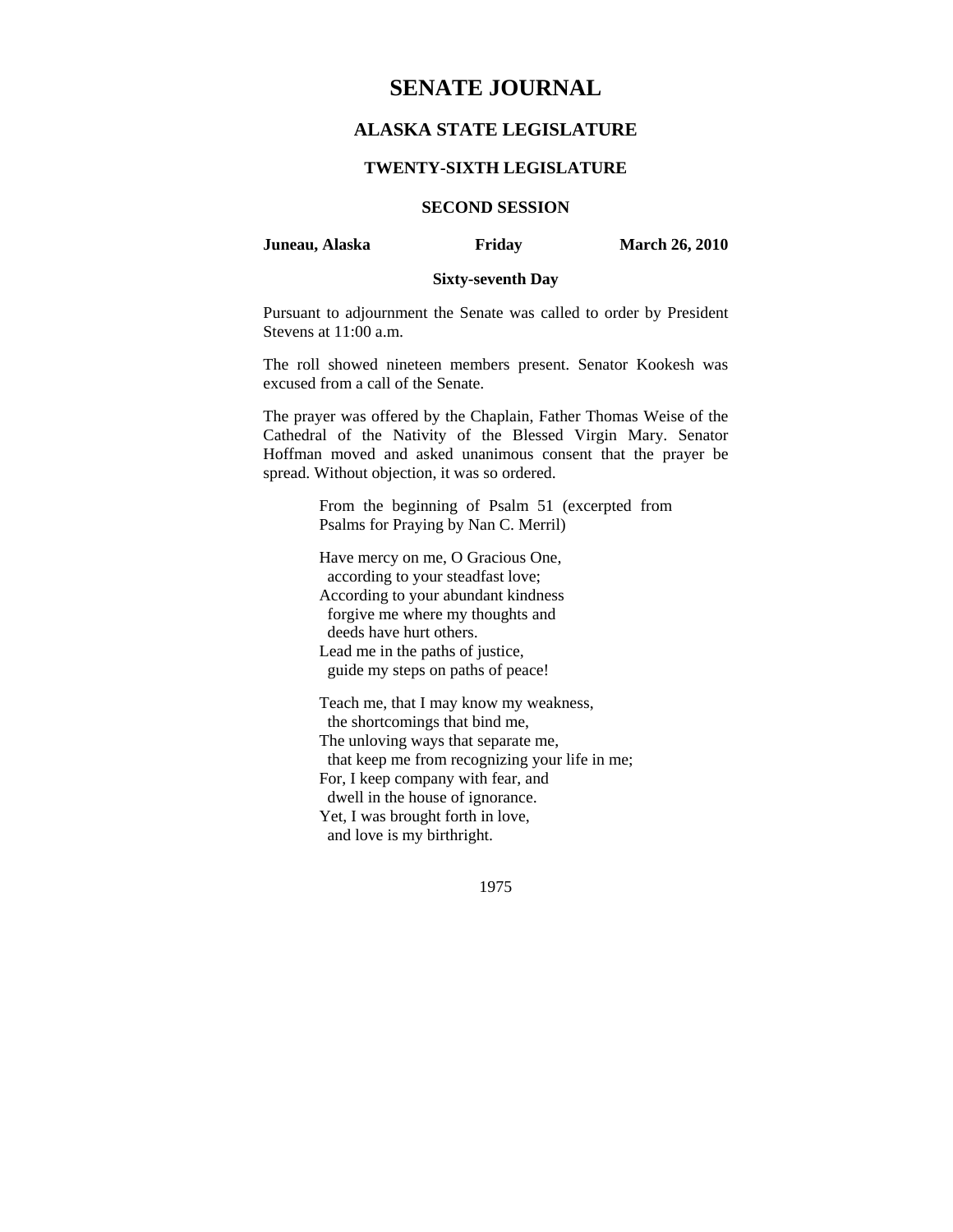Gracious God, you created us and placed us within families to learn how to love and be loved. We praise you for your goodness. We thank you for your gifts. Bless our State with your love. Raise up in Alaska good and holy families, loving husbands and wives, devoted parents and children. Raise up from our families and friends dedicated and generous leaders who will serve as models in our communities.

Amen.

Senator Olson led the Senate in the Pledge of Allegiance.

#### **Certification**

Senator Ellis moved and asked unanimous consent that the journal for the sixty-sixth legislative day be approved as certified by the Secretary. Without objection, it was so ordered.

#### **Messages from the House**

Message dated March 25 was read stating the House passed and transmitted for consideration:

#### **First Reading and Reference of House Resolutions**

#### **HJR 48**

HOUSE JOINT RESOLUTION NO. 48 BY REPRESENTATIVES KERTTULA, Fairclough, Holmes, Tuck, Petersen, Johnson, Dahlstrom,

> Urging the United States Congress to pass the Crime Victims Fund Preservation Act.

was read the first time and referred to the Judiciary Committee.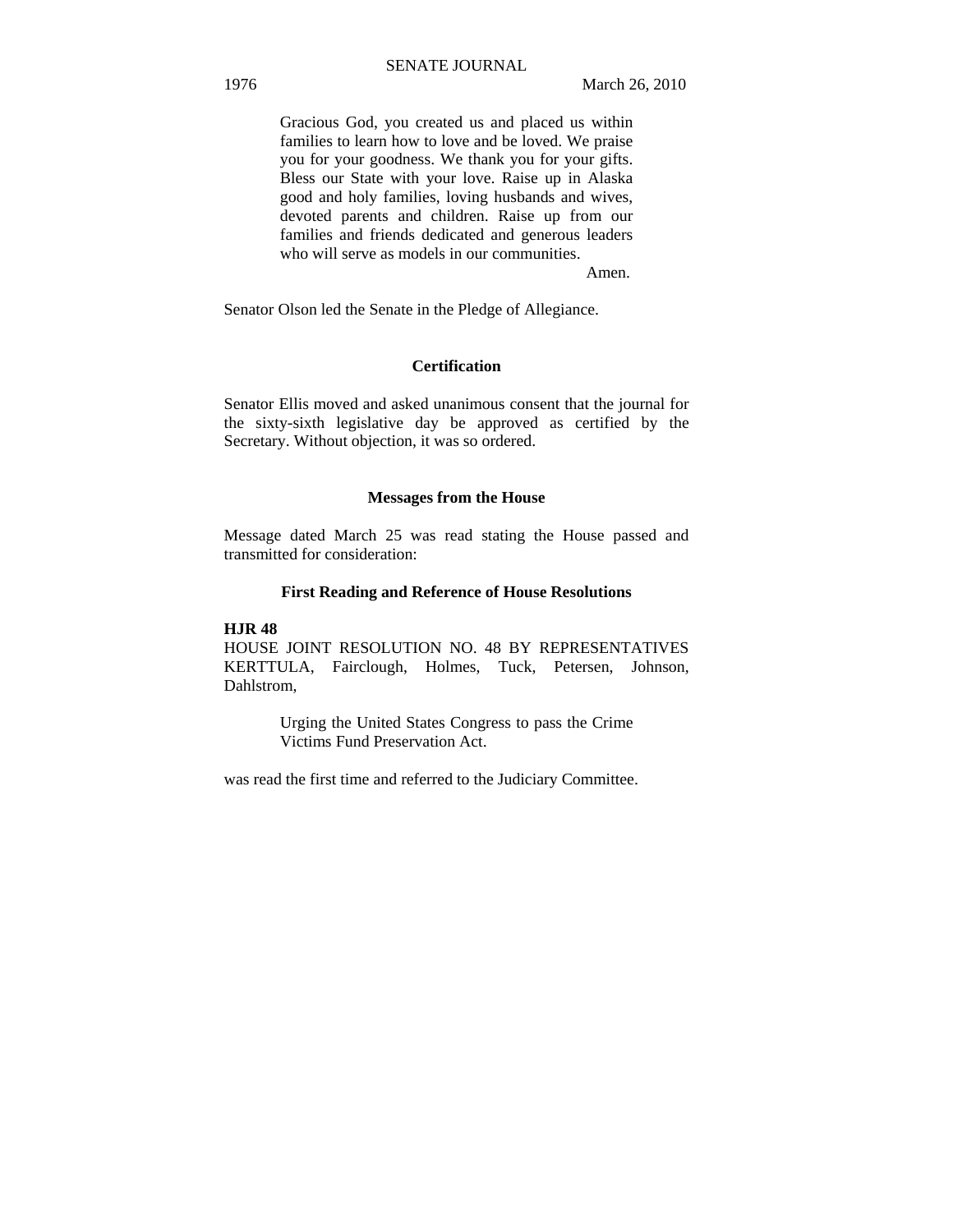### **First Reading and Reference of House Bills**

#### **HB 50**

CS FOR HOUSE BILL NO. 50(FIN) BY THE HOUSE FINANCE COMMITTEE, entitled:

> "An Act relating to limitations on mandatory overtime for registered nurses and licensed practical nurses in health care facilities; and providing for an effective date."

was read the first time and referred to the Finance Committee.

#### **HB 334**

CS FOR HOUSE BILL NO. 334(RLS) BY THE HOUSE RULES COMMITTEE, entitled:

> "An Act establishing child custody, modification, and visitation standards for a military parent; and amending Rules 77 and 99, Alaska Rules of Civil Procedure."

was read the first time and referred to the Finance Committee.

#### **HB 336**

CS FOR HOUSE BILL NO. 336(STA) BY THE HOUSE STATE AFFAIRS COMMITTEE, entitled:

> "An Act relating to electronic voting procedures for electric and telephone cooperatives; and providing for an effective date."

was read the first time and referred to the Judiciary Committee.

### **HB 354**

HOUSE BILL NO. 354 BY REPRESENTATIVES KELLER, Johansen, entitled: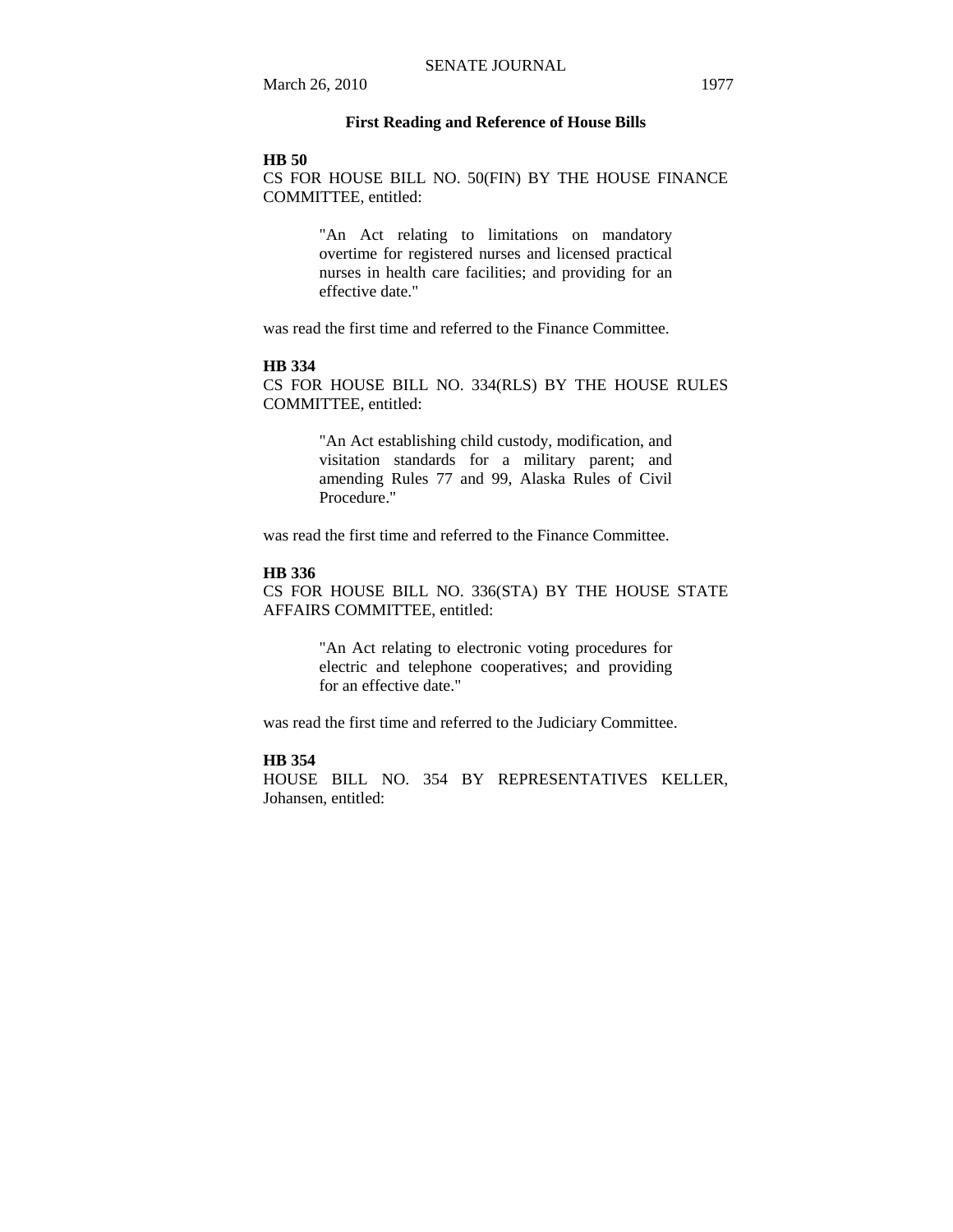"An Act relating to eligibility for loans from the Alaska capstone avionics revolving loan fund."

was read the first time and referred to the Labor and Commerce Committee.

#### **Standing Committee Reports**

Report dated March 26 was read stating:

In accordance with AS 39.05.080, the Education Committee reviewed the following and recommends the appointments be forwarded to a joint session for consideration:

#### **Board of Education and Early Development**

Esther J. Cox – Anchorage James (Jim) E. Merriner – Anchorage

This does not reflect an intent by any of the members to vote for or against the confirmation of the individuals during any further sessions.

Signing the report: Senators Meyer, Thomas, Cochairs; Senators Huggins, Olson, Stevens, Davis.

#### **SB 129**

Forthcoming fiscal information (page 1946) for the Labor and Commerce Committee Substitute for SENATE BILL NO. 129 "An Act relating to state and municipal building code requirements for fire sprinkler systems in certain residential buildings" was published today:

Fiscal Note No. 2, zero, Department of Public Safety

#### **SB 224**

The Education Committee considered SENATE BILL NO. 224 "An Act establishing the governor's performance scholarship program and relating to the program; establishing the governor's performance scholarship fund and relating to the fund; relating to student records; making conforming amendments; and providing for an effective date" and recommended it be replaced with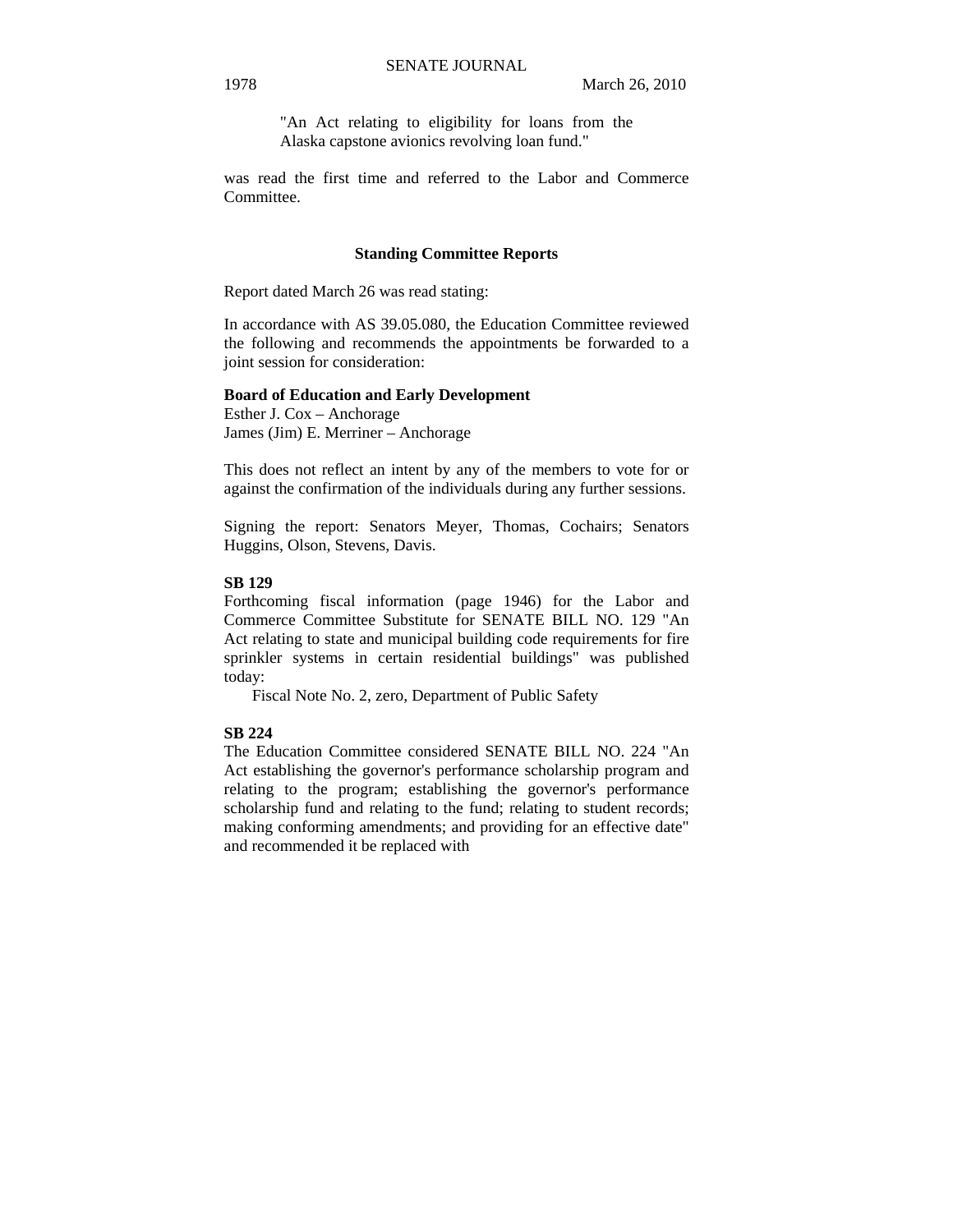CS FOR SENATE BILL NO. 224(EDC) "An Act establishing the Alaska student achievement scholarship program and relating to the program; establishing the Alaska student achievement scholarship fund and relating to the fund; relating to student records; making conforming amendments; and providing for an effective date."

Signing do pass: Senators Meyer, Thomas, Cochairs; Senators Stevens, Davis. Signing no recommendation: Senator Olson. Signing amend: Senator Huggins.

The following fiscal information was published today: Fiscal Note No. 5, Department of Education and Early Development

The following previously published fiscal information applies: Fiscal Note No. 1, Department of Labor and Workforce Development Fiscal Note No. 2, Department of Revenue Fiscal Note No. 4, Department of Education and Early Development

The bill was referred to the Finance Committee.

#### **SB 258**

The Labor and Commerce Committee considered SENATE BILL NO. 258 "An Act prohibiting health care insurers that provide dental care coverage from setting a minimum age for receiving dental care coverage, allowing those insurers to set a maximum age for receiving dental care coverage as a dependent, and prohibiting those insurers from setting fees that a dentist may charge for dental services not covered under the insurer's policy" and recommended it be replaced with

CS FOR SENATE BILL NO. 258(L&C) "An Act prohibiting health care insurers that provide dental care coverage from setting fees that a dentist may charge under a preferred provider contract for dental services not covered under the insurer's policy, and relating to preferred provider contracts between insurers and dentists."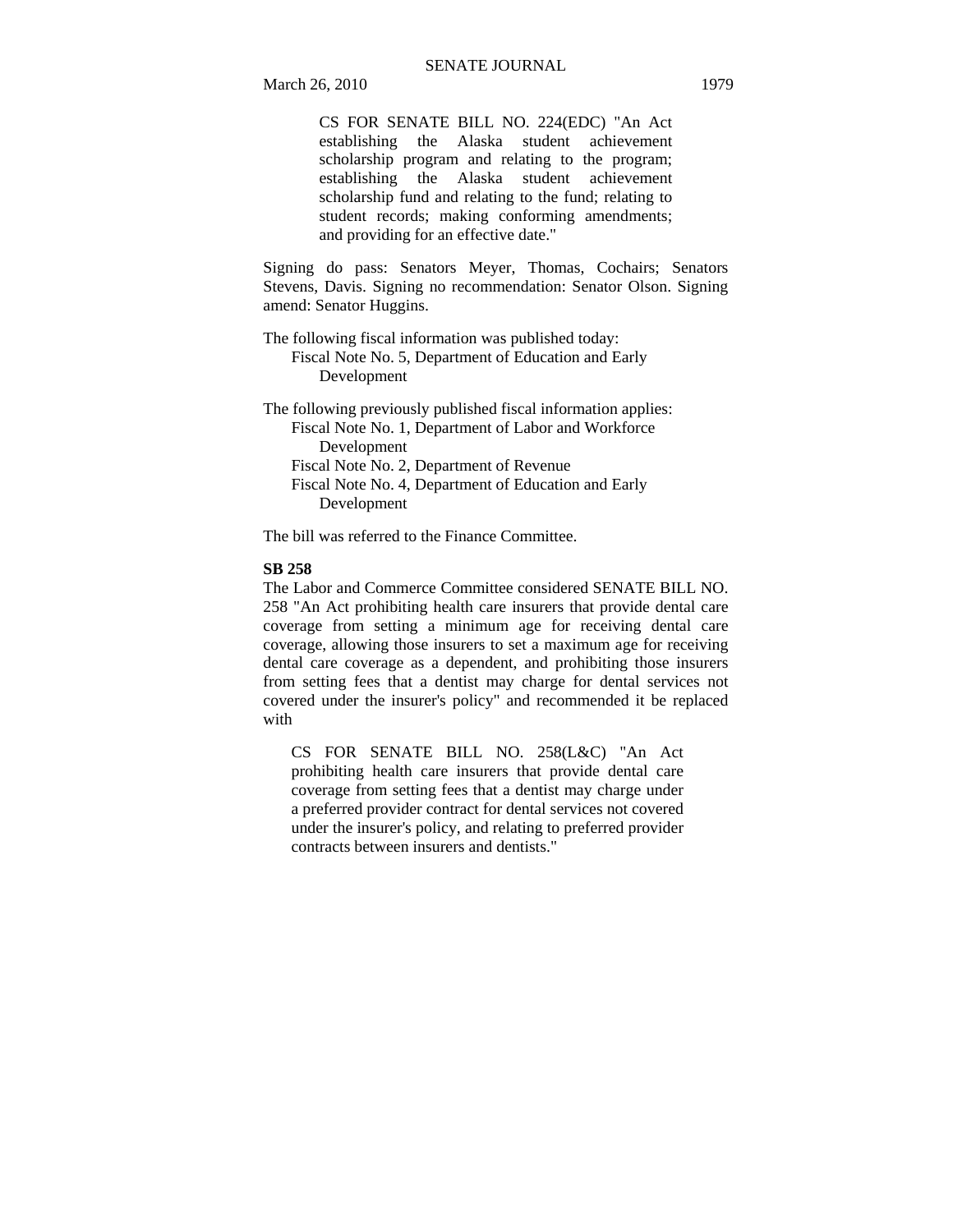Signing do pass: Senator Paskvan, Chair; Senators Bunde, Thomas, Meyer.

The following previously published fiscal information applies: Fiscal Note No. 1, zero, Department of Commerce, Community and Economic Development

The bill was referred to the Rules Committee.

# **SB 294**

The Resources Committee considered SENATE BILL NO. 294 "An Act repealing the termination date of the licensing of sport fishing operators and sport fishing guides; and providing for an effective date." Signing do pass: Senator McGuire, Cochair; Senators Stevens, Wagoner. Signing no recommendation: Senators Huggins, French.

The following fiscal information was published today: Fiscal Note No. 1, Department of Fish and Game

The bill was referred to the Finance Committee.

# **HB 110**

The Education Committee considered CS FOR HOUSE BILL NO. 110(HSS) "An Act relating to the practice and licensing of psychologists." Signing do pass: Senators Meyer, Thomas, Cochairs; Senators Huggins, Davis. Signing no recommendation: Senators Olson, Stevens.

The following previously published fiscal information applies:

Fiscal Note No. 1, zero, Department of Health and Social Services Fiscal Note No. 2, zero, Department of Commerce, Community and Economic Development

The bill was referred to the Labor and Commerce Committee.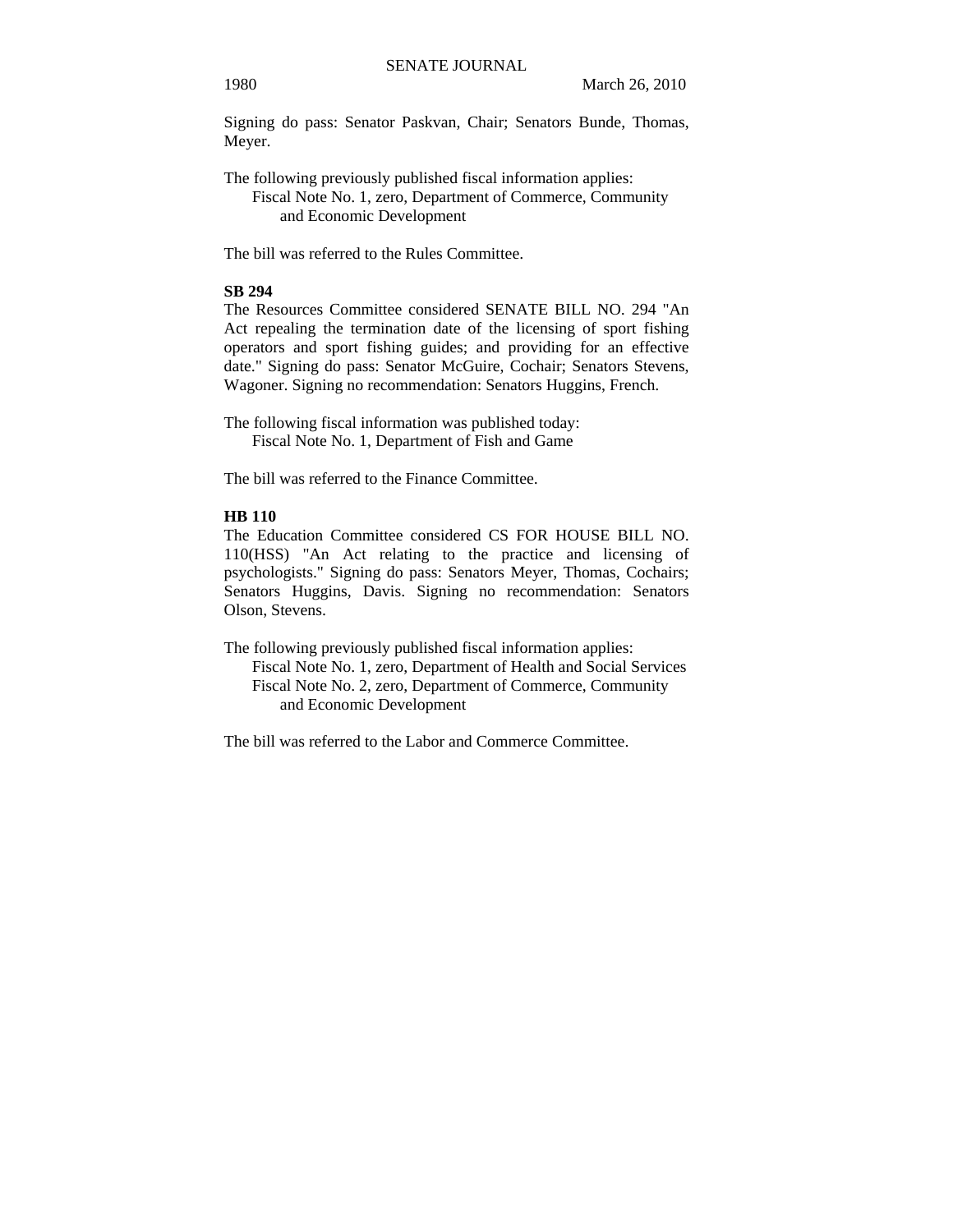March 26, 2010 1981

#### **HB 300**

The Finance Committee considered CS FOR HOUSE BILL NO. 300(FIN) "An Act making appropriations for the operating and loan program expenses of state government, for certain programs, and to capitalize funds; and providing for an effective date" and recommended it be replaced with

# SENATE CS FOR CS FOR HOUSE BILL NO. 300(FIN)

Signing do pass: Senators Stedman, Hoffman, Cochairs; Senators Huggins, Thomas, Egan, Ellis, Olson.

The bill was referred to the Rules Committee.

#### **HB 302**

The Finance Committee considered CS FOR HOUSE BILL NO. 302(FIN) "An Act making appropriations for the operating and capital expenses of the state's integrated comprehensive mental health program; and providing for an effective date" and recommended it be replaced with

#### SENATE CS FOR CS FOR HOUSE BILL NO. 302(FIN)

Signing do pass: Senators Stedman, Hoffman, Cochairs; Senators Huggins, Thomas, Egan, Olson, Ellis.

The bill was referred to the Rules Committee.

#### **SR 10**

The Resources Committee considered SENATE RESOLUTION NO. 10 Supporting expansion of the use of domestic natural gas and alternative energies and urging agencies to use vehicles that run on compressed natural gas. Signing do pass: Senators McGuire, Wielechowski, Cochairs; Senators Huggins, Stevens, French, Wagoner.

The following fiscal information was published today: Fiscal Note No. 1, zero, Senate Resources Committee

The resolution was referred to the Rules Committee.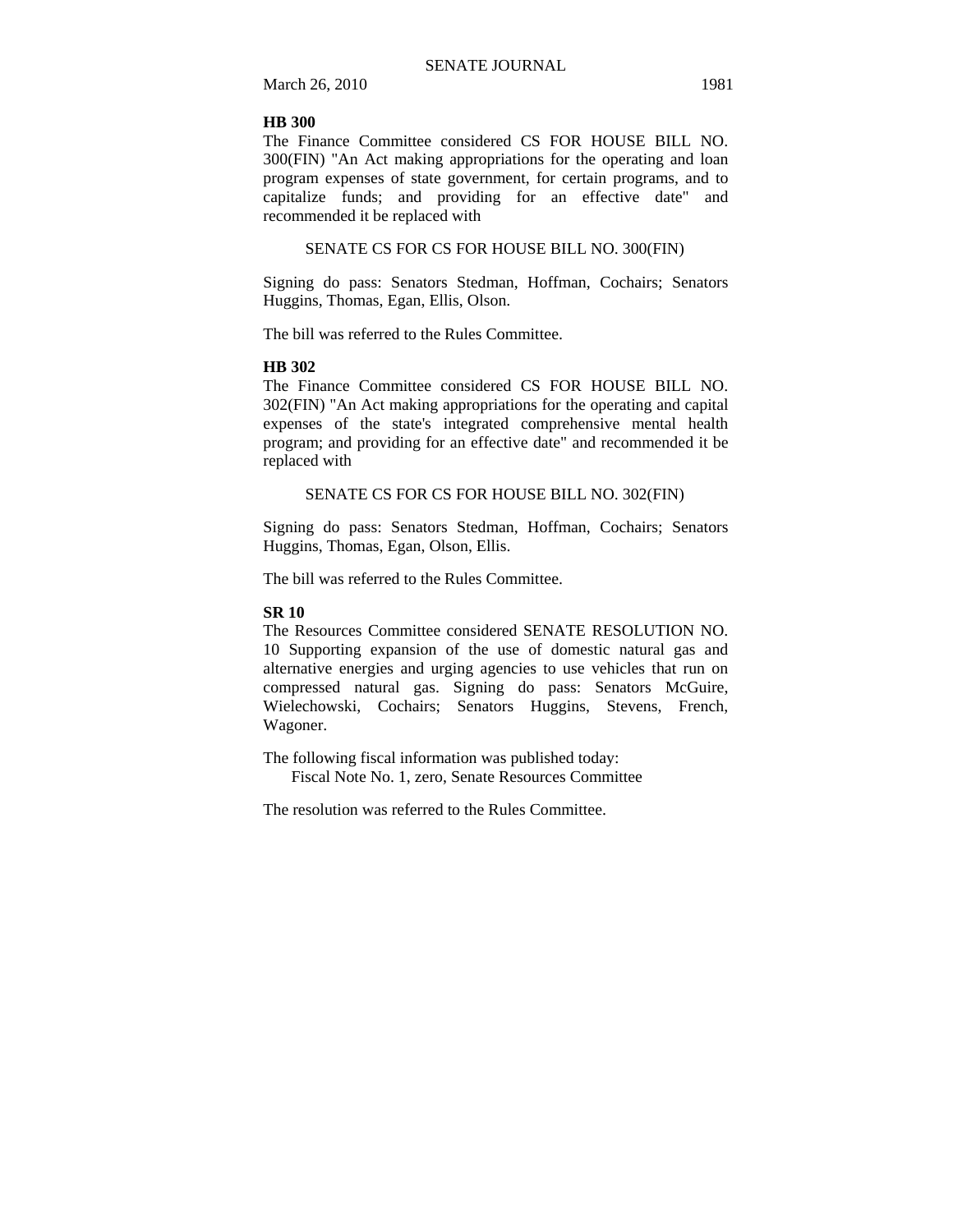### **Introduction and Reference of Senate Bills**

#### **SB 310**

SENATE BILL NO. 310 BY THE SENATE RULES COMMITTEE BY REQUEST OF THE GOVERNOR, entitled:

> "An Act relating to the compensation of certain public officials, officers, and employees not covered by collective bargaining agreements; and providing for an effective date."

was read the first time and referred to the Finance Committee.

The following fiscal information was published today: Fiscal Note No. 1, Department of Administration

Governor's transmittal letter dated March 25:

Dear President Stevens:

Under the authority of Art. III, Sec. 18, of the Alaska Constitution, I am transmitting a bill relating to State employees' compensation.

This bill will revise the salary schedule for State employees who are not covered by collective bargaining agreements. Specifically, the bill will provide for two percent increases in fiscal years 2011, 2012, and 2013. These increases are consistent with the State's parameters for negotiations with the labor unions that represent employees in collective bargaining units. The bill will cover employees in the executive, legislative, and judicial branches.

I urge your prompt and favorable action on this measure.

Sincerely, /s/ Sean Parnell Governor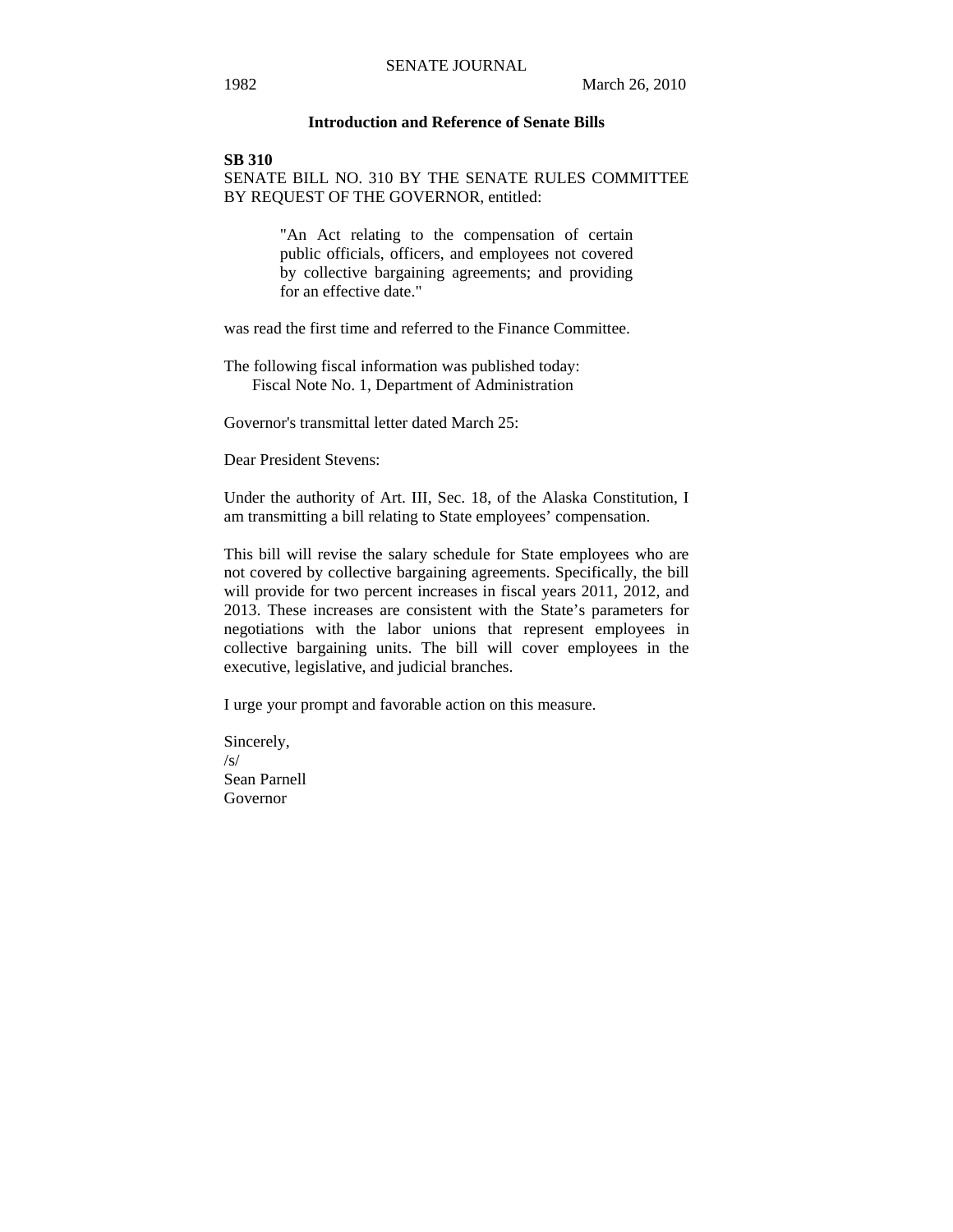#### **SB 311**

### SENATE BILL NO. 311 BY THE SENATE RULES COMMITTEE BY REQUEST OF THE GOVERNOR, entitled:

"An Act relating to a corporation income tax credit for contributions to a qualified trade association awarded a contract by the Department of Commerce, Community, and Economic Development for planning and executing a destination tourism marketing campaign made by a person that derives income from the sale of goods or services to visitors to the state; relating to the excise tax on passengers traveling on commercial passenger vessels providing overnight accommodations in the state's marine waters; and providing for an effective date."

was read the first time and referred to the Finance Committee.

The following fiscal information was published today: Fiscal Note No. 1, Department of Revenue Fiscal Note No. 2, Department of Revenue Fiscal Note No. 3, Department of Commerce, Community and Economic Development

Governor's transmittal letter dated March 25:

Dear President Stevens:

Under the authority of Art. III, Sec. 18, of the Alaska Constitution, I am transmitting a bill that provides for (1) a corporate income tax credit for contributions to the qualified trade association that plans and executes a destination tourism marketing campaign, and (2) amendments to the commercial passenger vessel excise tax program to reduce the tax rate and provide for a periodic review of the tax rate to ensure that it remains commensurate with costs of hosting passengers in Alaska.

After decades of steady growth in cruise ship passenger visits to Alaska, Alaska is facing a 17 percent decline in cruise visitation this summer. Currently, that would translate into 140,000 fewer passengers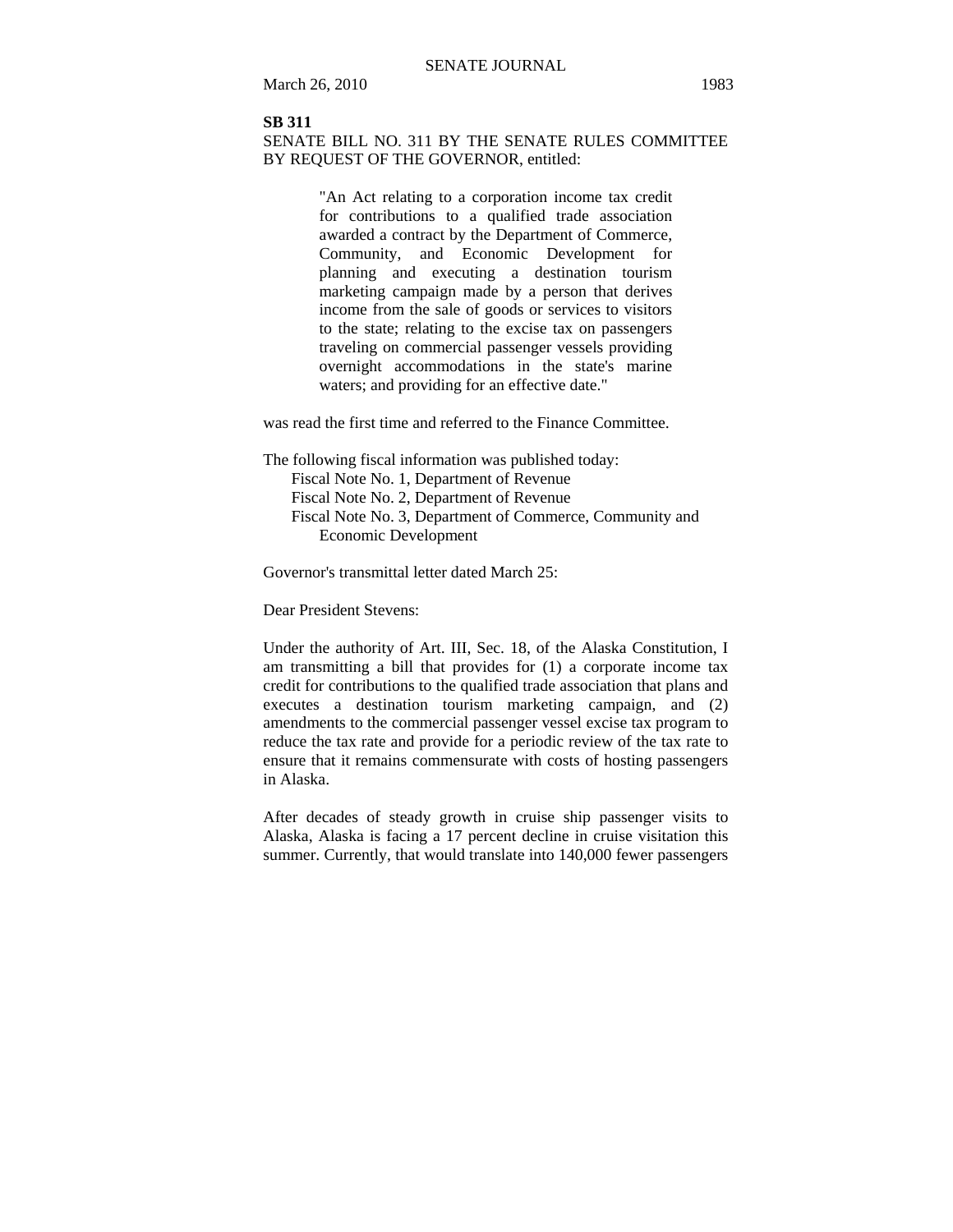coming here during the four-month cruise season, fewer Alaska jobs, and less revenue for Alaska's small businesses. In recognition of the significant impact this decline in cruise ship travel has on Alaska, I propose legislation to increase tourism marketing through a corporate income tax credit mechanism, and a reduction of the excise tax imposed upon passengers visiting Alaska by cruise ship. I am also proposing a periodic review to assess the projected community needs and use of appropriations to safely and efficiently host visitors in Alaska.

We can grow our economy by bringing more visitors to fuel our own Alaska businesses. In short, we should make Alaska a more affordable destination and send a message that we welcome travelers.

I urge your prompt and favorable action on the bill.

Sincerely,  $\sqrt{s}$ Sean Parnell Governor

#### **Consideration of the Calendar**

#### **Second Reading of Senate Bills**

### **SB 144**

SENATE BILL NO. 144 "An Act relating to hunting permits and tag fees for musk oxen" was read the second time.

Senator Stedman, Cochair, moved and asked unanimous consent for the adoption of the Finance Committee Substitute offered on page 1907. Without objection, CS FOR SENATE BILL NO. 144(FIN) was adopted.

Senator Ellis moved and asked unanimous consent that the bill be considered engrossed, advanced to third reading and placed on final passage. Without objection, it was so ordered.

CS FOR SENATE BILL NO. 144(FIN) was read the third time.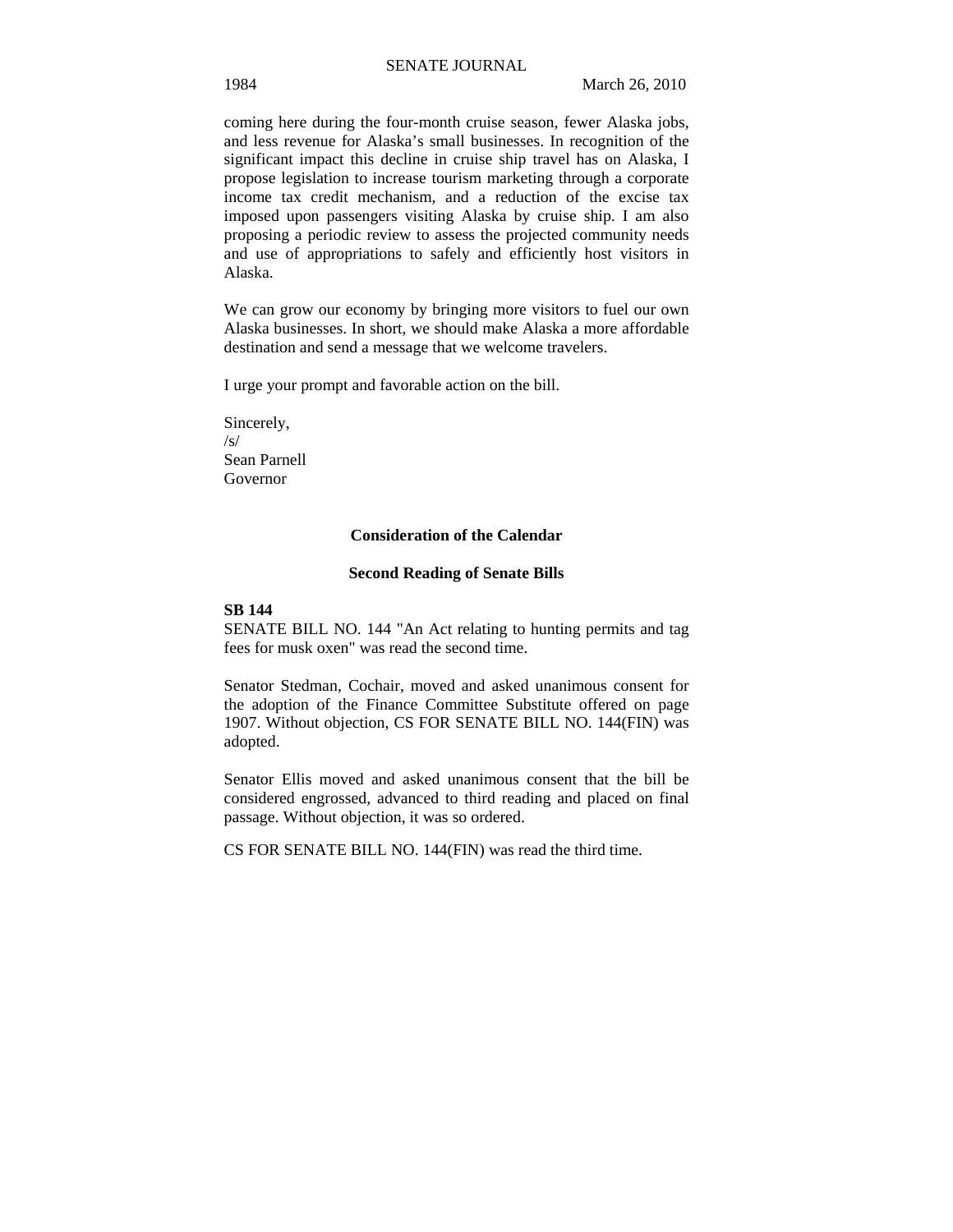March 26, 2010 1985

The question being: "Shall CS FOR SENATE BILL NO. 144(FIN) "An Act relating to hunting permits and tag fees for musk oxen" pass the Senate?" The roll was taken with the following result:

CSSB 144(FIN) Third Reading - Final Passage

#### **YEAS: 19 NAYS: 0 EXCUSED: 1 ABSENT: 0**

Yeas: Bunde, Coghill, Davis, Dyson, Egan, Ellis, French, Hoffman, Huggins, McGuire, Menard, Meyer, Olson, Paskvan, Stedman, Stevens, Thomas, Wagoner, Wielechowski

Excused: Kookesh

and so, CS FOR SENATE BILL NO. 144(FIN) passed the Senate and was referred to the Secretary for engrossment.

#### **SB 277**

SENATE BILL NO. 277 "An Act exempting from regulation by the Regulatory Commission of Alaska and by municipalities generators of electricity from renewable energy resources that sell electricity to regulated utilities" was read the second time.

Senator Wielechowski, Cochair, moved and asked unanimous consent for the adoption of the Resources Committee Substitute offered on page 1704. Without objection, CS FOR SENATE BILL NO. 277(RES) "An Act exempting from regulation by the Regulatory Commission of Alaska and by municipalities certain generators of electricity from renewable energy resources that sell electricity to regulated utilities" was adopted.

President Stevens stated CS FOR SENATE BILL NO. 277(RES) will be on the March 29 calendar.

#### **Citations**

Honoring - Dirk Tordoff Senator(s) Thomas, Stevens, Bunde, Coghill, Davis, Dyson, Egan, Ellis, Hoffman, Huggins, Kookesh, McGuire, Menard, Meyer, Olson, Paskvan, Stedman, Wagoner, Wielechowski Representative(s) Kelly, Guttenberg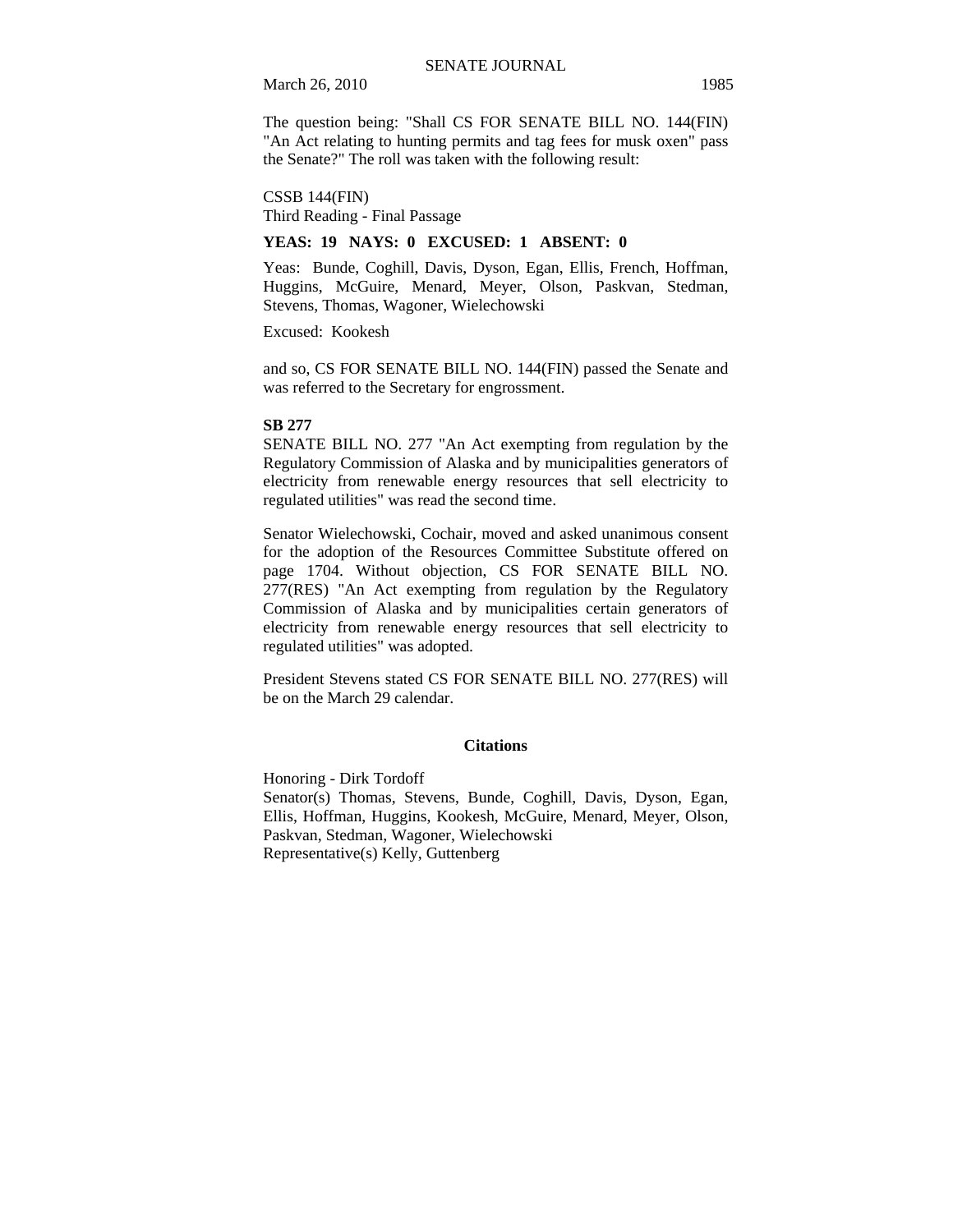Honoring - Patricia Ray Williams Representative(s) Seaton Senator(s) Stevens, Bunde, Coghill, Davis, Dyson, Egan, Ellis, French, Hoffman, Huggins, Kookesh, McGuire, Menard, Meyer, Olson, Paskvan, Stedman, Thomas, Wagoner, Wielechowski

In Memoriam - Juanita Lou Helms

Senator(s) Thomas, Stevens, Bunde, Coghill, Davis, Dyson, Egan, Ellis, French, Hoffman, Huggins, Kookesh, McGuire, Menard, Meyer, Olson, Paskvan, Stedman, Wagoner, Wielechowski

In Memoriam - Virginia 'Ginny' Lou Watkins Howell Senator(s) Coghill, Stevens, Bunde, Davis, Dyson, Egan, Ellis, Hoffman, Huggins, Kookesh, McGuire, Menard, Meyer, Olson, Paskvan, Stedman, Thomas, Wagoner, Wielechowski

In Memoriam - Edna Presley Anderson Representative(s) Seaton Senator(s) Stevens, Bunde, Coghill, Davis, Dyson, Egan, Ellis, Hoffman, Huggins, Kookesh, McGuire, Menard, Meyer, Olson, Paskvan, Stedman, Thomas, Wagoner, Wielechowski

Senator Ellis moved and asked unanimous consent that the citations be adopted. Without objection, the citations were adopted and referred to the Secretary for transmittal.

#### **Unfinished Business**

Senator Ellis moved and asked unanimous consent to be excused from a call of the Senate on March 29, to morning plane time. Without objection, Senator Ellis was excused.

Senator Wagoner moved and asked unanimous consent to be excused from a call of the Senate from evening plane time, March 31 through morning plane time, April 5. Without objection, Senator Wagoner was excused.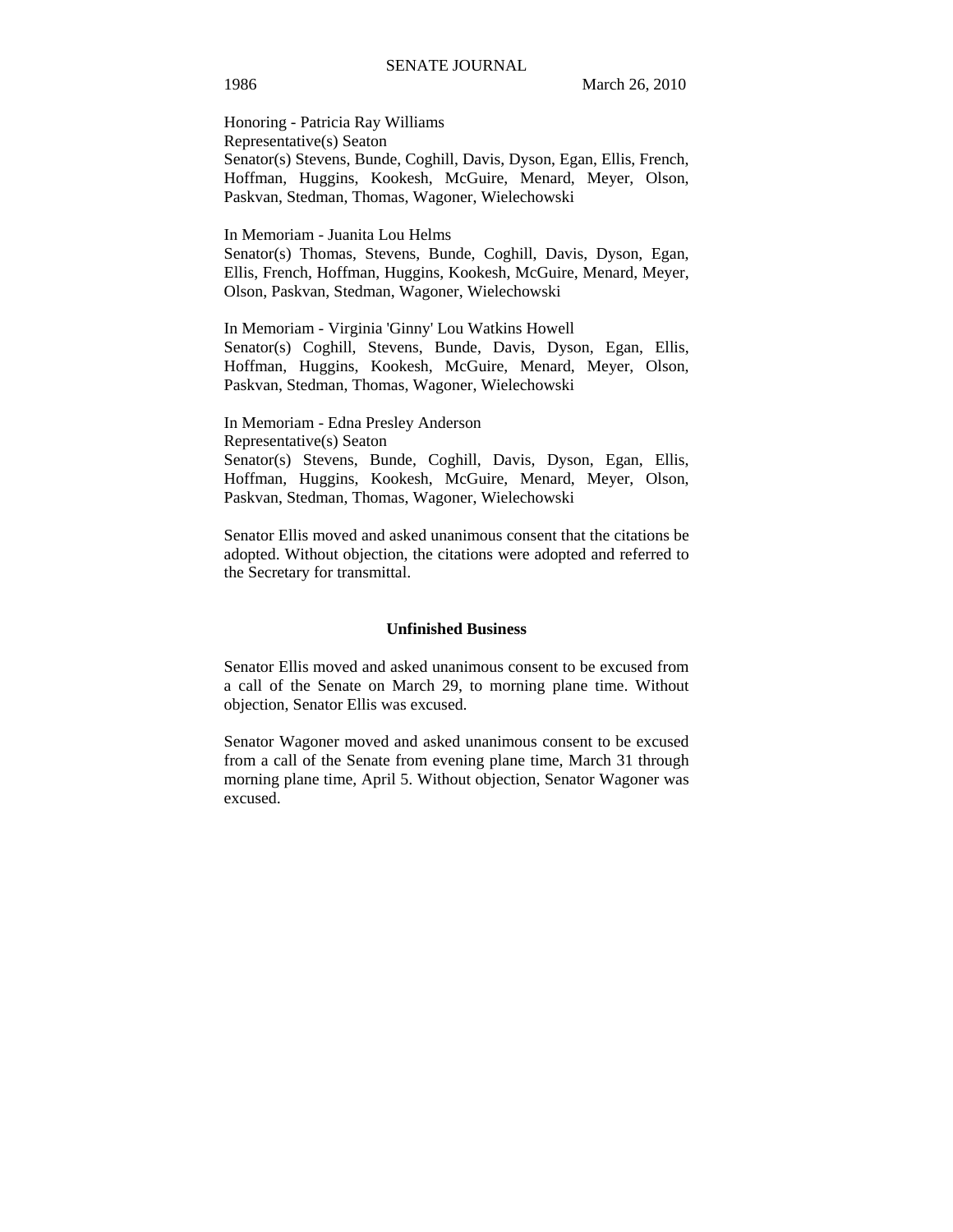#### **Announcements**

Announcements are at the end of the journal.

#### **Engrossment**

### **SB 144**

CS FOR SENATE BILL NO. 144(FIN) "An Act relating to hunting permits and tag fees for musk oxen" was engrossed, signed by the President and Secretary and transmitted to the House for consideration.

### **Adjournment**

Senator Ellis moved and asked unanimous consent that the Senate stand in adjournment until 11:00 a.m., March 29, 2010. Without objection, the Senate adjourned at 11:34 a.m.

> Kirsten Waid Secretary of the Senate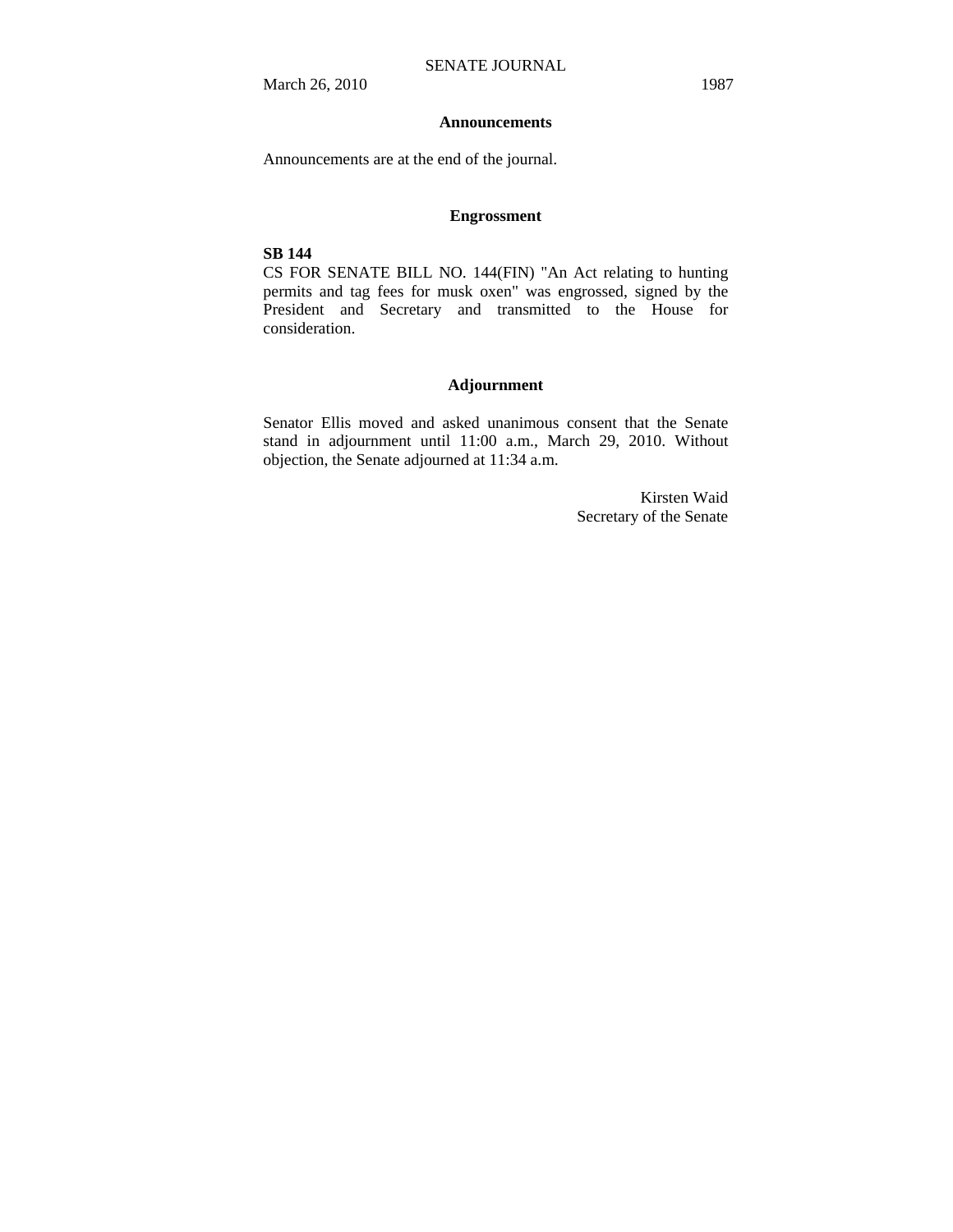#### **Announcements**

Americans with Disabilities Act Notice - Persons with disabilities who require special accommodation or alternative communication formats to access committee meetings may contact the appropriate committee office or the Legislative Information Office in their community. Reasonable advance notice is needed to accommodate the request. For further information, call the ADA Coordinator at 465-3854 Voice/465-4980 TDD.

#### **STANDING COMMITTEES**

+ indicates teleconference

= indicates bill previously heard/scheduled

# **COMMUNITY & REGIONAL AFFAIRS**

| <b>Mar 30</b> | <b>Tuesday</b>                             | Beltz 105 (tsbldg)                 | 3:30 PM |
|---------------|--------------------------------------------|------------------------------------|---------|
|               | Senate Concurrent Resolution:              |                                    |         |
|               |                                            | ALASKAN NORTHERN WATERS TASK FORCE |         |
|               | $\leq$ Pending Introduction & Referral $>$ |                                    |         |
|               | <b>Bills Previously Heard/Scheduled</b>    |                                    |         |
| Apr 01        | <b>Thursday</b>                            | Beltz 105 (tsbldg)                 | 3:30 PM |

|     | Apr UI inursuay | Dellz 105 (ispidg)                         | .3:30 FI |
|-----|-----------------|--------------------------------------------|----------|
|     |                 | + SB 308 COMMUNITY REVENUE SHARING PROGRAM |          |
| $+$ |                 | Bills Previously Heard/Scheduled           |          |
|     |                 |                                            |          |

# **EDUCATION**

| <b>Mar 26</b> | Fridav                                  | Beltz 105 (tsbldg)                      | 8:00 AM |
|---------------|-----------------------------------------|-----------------------------------------|---------|
| $^{+}$        | <b>Bills Previously Heard/Scheduled</b> |                                         |         |
| Mar 29        | Monday                                  | Beltz 105 (tsbldg)                      | 8:00 AM |
|               | School District Legislative Fly-In      |                                         |         |
|               |                                         | Informal O&A Session Regarding Alaska's |         |
|               | <b>Public School Systems</b>            |                                         |         |
|               | Bills Previously Heard/Scheduled        |                                         |         |
| <b>Mar 31</b> | Wednesday                               | Beltz 105 (tsbldg)                      | 8:00 AM |
|               | Bills Previously Heard/Scheduled        |                                         |         |
| Apr $02$      | Friday                                  | Beltz 105 (tsbldg)                      | 8:00 AM |
|               | <b>Bills Previously Heard/Scheduled</b> |                                         |         |
|               |                                         |                                         |         |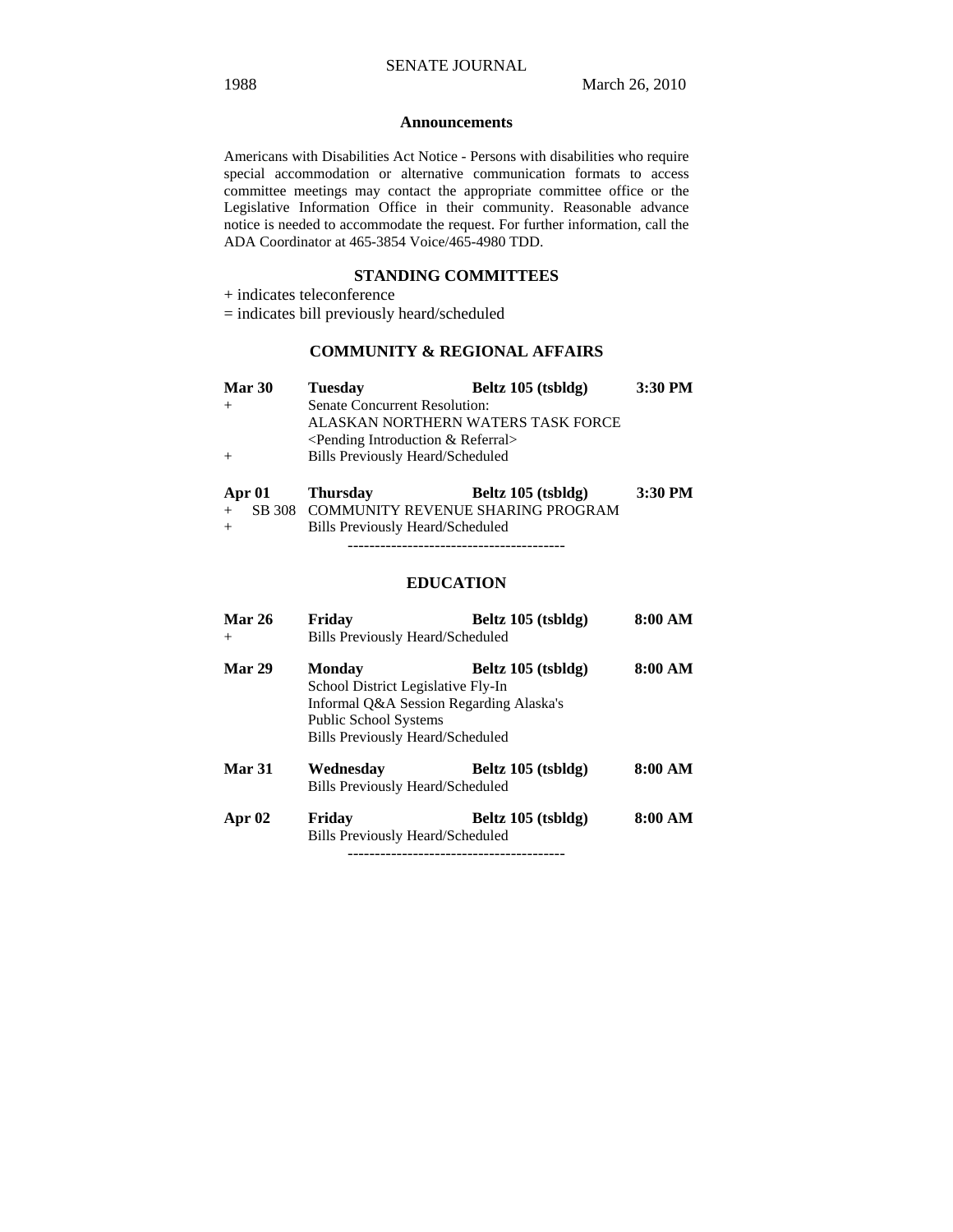# SENATE JOURNAL

March 26, 2010 1989

# **FINANCE**

|               | Mar 26 Friday                               | <b>Senate Finance 532</b>                                                     | 9:00 AM   |
|---------------|---------------------------------------------|-------------------------------------------------------------------------------|-----------|
|               | + SB 92 U.S. PRESIDENTIAL ELECTION COMPACT  |                                                                               |           |
|               |                                             | + SB 264 COMMERCIAL FISHING & AGRICULTURE BANK                                |           |
|               |                                             | + SB 234 EXTEND ALCOHOLIC BEVERAGE CONTROL BOARD                              |           |
| $+$ $-$       | <b>Bills Previously Heard/Scheduled</b>     |                                                                               |           |
|               |                                             | += HB 300 APPROP: OPERATING BUDGET/LOANS/FUNDS                                |           |
| $+=$          | HB 302 APPROP: MENTAL HEALTH BUDGET         |                                                                               |           |
|               |                                             |                                                                               |           |
| Mar 26 Friday |                                             | <b>Senate Finance 532</b>                                                     | $1:30$ PM |
|               |                                             | += HB 300 APPROP: OPERATING BUDGET/LOANS/FUNDS                                |           |
|               | $+=$ HB 302 APPROP: MENTAL HEALTH BUDGET    |                                                                               |           |
| $+$ $-$       | <b>Bills Previously Heard/Scheduled</b>     |                                                                               |           |
|               | += SB 92 U.S. PRESIDENTIAL ELECTION COMPACT |                                                                               |           |
|               |                                             | += SB 234 EXTEND ALCOHOLIC BEVERAGE CONTROL BOARD                             |           |
|               |                                             | $+=$ SB 264 COMMERCIAL FISHING & AGRICULTURE BANK                             |           |
|               |                                             |                                                                               |           |
| <b>Mar 27</b> |                                             | Saturday Senate Finance 532                                                   | 10:00 AM  |
|               | -- MEETING CANCELED --                      |                                                                               |           |
| $+$           | <b>Bills Previously Heard/Scheduled</b>     |                                                                               |           |
| Mar 29        |                                             |                                                                               |           |
|               | <b>Monday</b>                               | Senate Finance 532 9:00 AM<br>+= SB 217 GUARANTEED REVENUE BONDS FOR VETERANS |           |
|               |                                             | += SB 219 TRAUMATIC BRAIN INJURY: PROGRAM/MEDICAID                            |           |
|               | $+=$ SB 279 MORTGAGE LENDING                |                                                                               |           |
|               | += SB 284 CAMPAIGN EXPENDITURES             |                                                                               |           |
|               | + SB 117 PRICE OF CIGARETTES                |                                                                               |           |
|               |                                             | + SB 239 IGNITION INTERLOCK DEVICES/DUI/CHEM. TEST                            |           |
| $+$           |                                             | SB 243 NO ROYALTY ON GEOTHERMAL RESOURCE                                      |           |
| $+$           | Bills Previously Heard/Scheduled            |                                                                               |           |

| <b>Mar 30</b> | Tuesday | <b>Senate Finance 532</b> | 9:00 AM |
|---------------|---------|---------------------------|---------|

- += HCR 2 IN-STATE GAS PIPELINE
- += SB 237 SCHOOL CONSTRUCTION DEBT REIMBURSEMENT
- + SB 4 COASTAL MANAGEMENT PROGRAM
- + Bills Previously Heard/Scheduled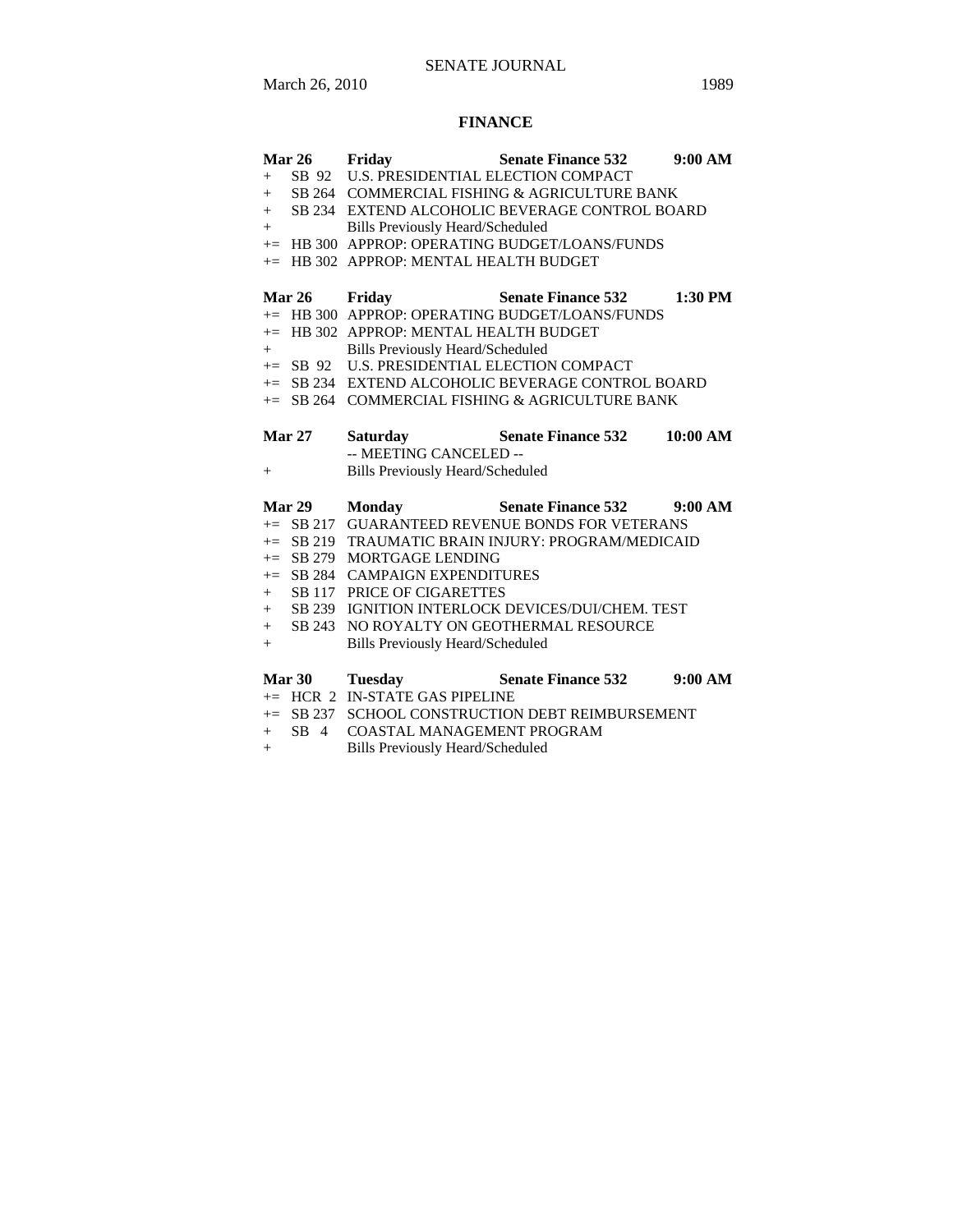# **FINANCE (continued)**

|        | Mar 31        | Wednesday                                         | <b>Senate Finance 532</b>                                   | 9:00 AM  |  |  |
|--------|---------------|---------------------------------------------------|-------------------------------------------------------------|----------|--|--|
| $^{+}$ | SB 33         | POSTSECONDARY SCHOLARSHIPS                        |                                                             |          |  |  |
| $^{+}$ | SB 139        |                                                   | INCENTIVES FOR CERTAIN MEDICAL PROVIDERS                    |          |  |  |
| $^{+}$ |               |                                                   | SB 174 PROF STUDENT EXCHANGE LOAN FORGIVENESS               |          |  |  |
| $+$    | SB 235        | <b>CHARTER/ALTERNATIVE SCHOOL FUNDING</b>         |                                                             |          |  |  |
| $+$    | SB 236        |                                                   | TAX CREDITS FOR EDUCATIONAL CONTRIBUTIONS                   |          |  |  |
| $+$    | SB 224        | POSTSECONDARY SCHOLARSHIPS                        |                                                             |          |  |  |
| $+$    |               | <b>Bills Previously Heard/Scheduled</b>           |                                                             |          |  |  |
| Apr 01 |               | <b>Thursday</b>                                   | <b>Senate Finance 532</b>                                   | 9:00 AM  |  |  |
|        |               |                                                   | += SB 230 BUDGET: CAPITAL, SUPP. & OTHER APPROPS            |          |  |  |
| $^{+}$ |               |                                                   | HB 326 SUPPLEMENTAL/CAPITAL/OTHER APPROPRIATIONS            |          |  |  |
|        |               | <pending referral=""></pending>                   |                                                             |          |  |  |
| $^{+}$ |               | <b>Bills Previously Heard/Scheduled</b>           |                                                             |          |  |  |
| Apr 02 |               | Friday                                            | <b>Senate Finance 532</b>                                   | 9:00 AM  |  |  |
| $^+$   |               |                                                   | Dept of Natural Resources- Presentation On AGIA Regulations |          |  |  |
|        |               | -- Testimony <invitation only=""> --</invitation> |                                                             |          |  |  |
| $^{+}$ |               | <b>Bills Previously Heard/Scheduled</b>           |                                                             |          |  |  |
| Apr 03 |               | <b>Saturday</b>                                   | <b>Senate Finance 532</b>                                   | 11:00 AM |  |  |
| $+$    |               | <b>Bills Previously Heard/Scheduled</b>           |                                                             |          |  |  |
|        |               |                                                   |                                                             |          |  |  |
|        |               |                                                   | <b>HEALTH &amp; SOCIAL SERVICES</b>                         |          |  |  |
|        | Mar 26        | Friday                                            | <b>Butrovich 205</b>                                        | 1:30 PM  |  |  |
|        |               | No Meeting Scheduled                              |                                                             |          |  |  |
|        | Mar 29        | <b>Monday</b>                                     | <b>Butrovich 205</b>                                        | 1:30 PM  |  |  |
|        |               | No Meeting Scheduled                              |                                                             |          |  |  |
|        | <b>Mar 31</b> | Wednesday                                         | <b>Butrovich 205</b>                                        | 1:30 PM  |  |  |
|        |               | No Meeting Scheduled                              |                                                             |          |  |  |
| Apr 02 |               | Friday                                            | <b>Butrovich 205</b>                                        | 1:30 PM  |  |  |
|        |               | No Meeting Scheduled                              |                                                             |          |  |  |

----------------------------------------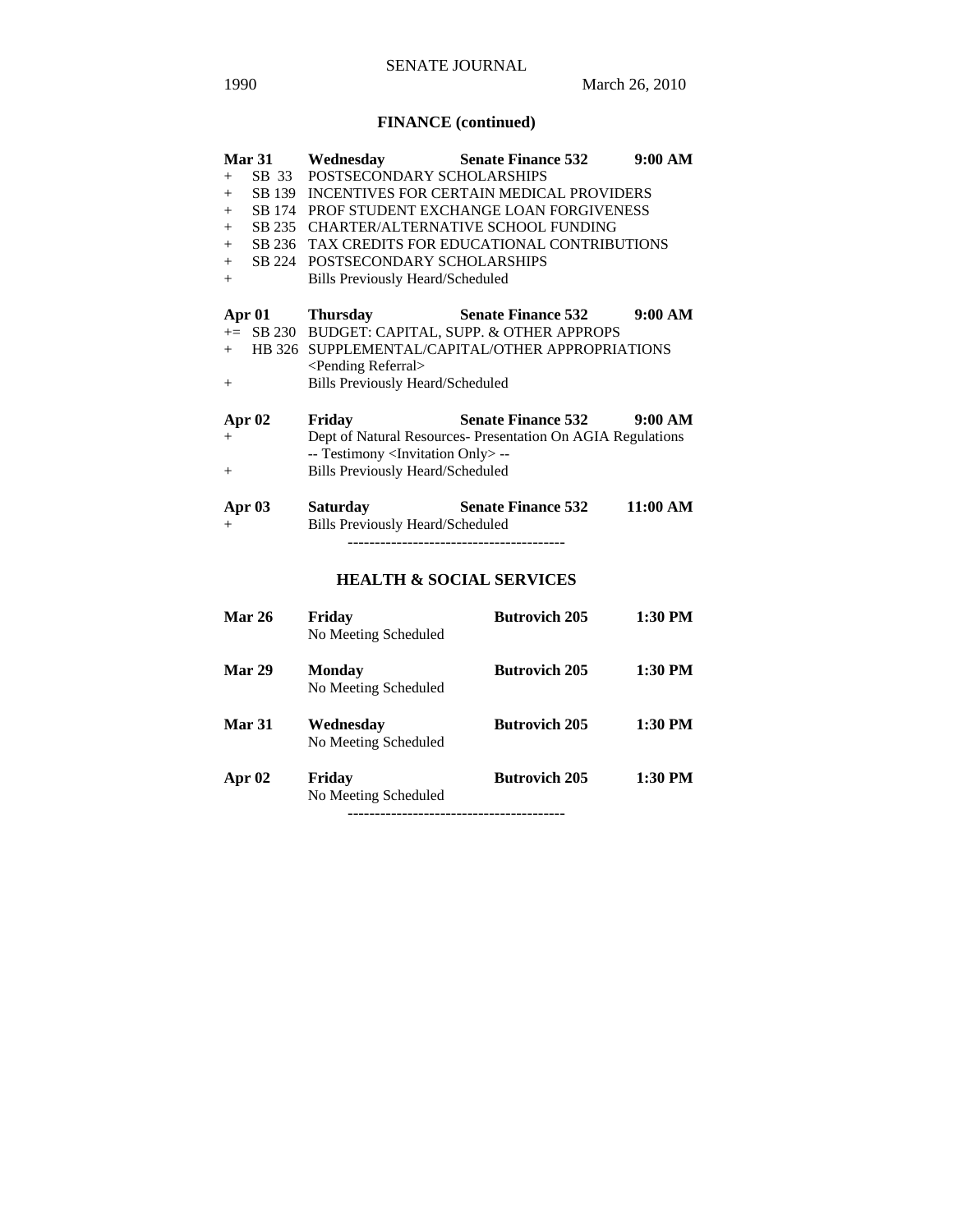# **JUDICIARY**

| <b>Mar 26</b>     | Friday                                                                                                                                               | Beltz 105 (tsbldg)                                    | 1:30 PM |
|-------------------|------------------------------------------------------------------------------------------------------------------------------------------------------|-------------------------------------------------------|---------|
| $+$<br>$+$<br>$+$ | -- MEETING CANCELED --<br>SB 190 BIOMETRIC INFORMATION FOR ID<br>SJR 28 ECUMENICAL PATRIARCHATE OF TURKEY<br><b>Bills Previously Heard/Scheduled</b> |                                                       |         |
| Mar 29            | <b>Monday</b>                                                                                                                                        | Beltz 105 (tsbldg)                                    | 1:30 PM |
| $+$<br>$+$        | <b>Confirmations: Violent Crimes Compensation Board</b><br>SB 292 PAWNBROKERS                                                                        |                                                       |         |
|                   | += HB 101 EXEMPTIONS: LIFE INSURANCE; ANNUITIES                                                                                                      |                                                       |         |
| $+$               | <b>Bills Previously Heard/Scheduled</b>                                                                                                              |                                                       |         |
|                   |                                                                                                                                                      |                                                       |         |
| <b>Mar 31</b>     | Wednesday                                                                                                                                            | Beltz 105 (tsbldg)                                    | 1:30 PM |
| $+$               |                                                                                                                                                      | Confirmations: Select Committee on Legislative Ethics |         |
| $+$               |                                                                                                                                                      | SB 249 PUBLIC RECORDS/ELECTRONIC TRANSMISSIONS        |         |
| $+$<br>$+$        | <b>Bills Previously Heard/Scheduled</b>                                                                                                              | HB 108 PROP. FORECLOSURE/EXECUTION/TRUST DEEDS        |         |
| Apr $02$          | <b>Friday</b>                                                                                                                                        | Beltz 105 (tsbldg)                                    | 1:30 PM |
| $+$               | += SB 241 POST-CONVICTION DNA TESTING; EVIDENCE<br><b>Bills Previously Heard/Scheduled</b>                                                           |                                                       |         |

# **LABOR & COMMERCE**

|        | Mar 30 | <b>Tuesday</b>                            | Beltz 105 (tsbldg)                       | 1:30 PM |  |
|--------|--------|-------------------------------------------|------------------------------------------|---------|--|
|        |        | -- Please Note Time Change --             |                                          |         |  |
| $^{+}$ |        | Governor's Nominations                    |                                          |         |  |
| $+$    | SB 298 | ST. EMPLOYEE GEOGRAPHIC PAY DIFFERENTIAL  |                                          |         |  |
| $+$    |        | HB 377 VOLUNTEER AMATEUR SPORTS OFFICIALS |                                          |         |  |
| $+$    |        | Bills Previously Heard/Scheduled          |                                          |         |  |
|        |        |                                           |                                          |         |  |
|        |        |                                           |                                          |         |  |
| Apr 01 |        | <b>Thursday</b>                           | Beltz 105 (tsbldg)                       | 1:30 PM |  |
|        |        | -- Please Note Time Change --             |                                          |         |  |
| $^{+}$ | SB 38  |                                           | PHARMACY BENEFITS MANAGERS; MANAGED CARE |         |  |
| $+=$   | SB 303 |                                           | WORKERS' COMPENSATION AND CONTRACTORS    |         |  |
|        |        | $\pm$ SB 304 ENTITY TRANSACTIONS ACT      |                                          |         |  |
| $+$    |        | Bills Previously Heard/Scheduled          |                                          |         |  |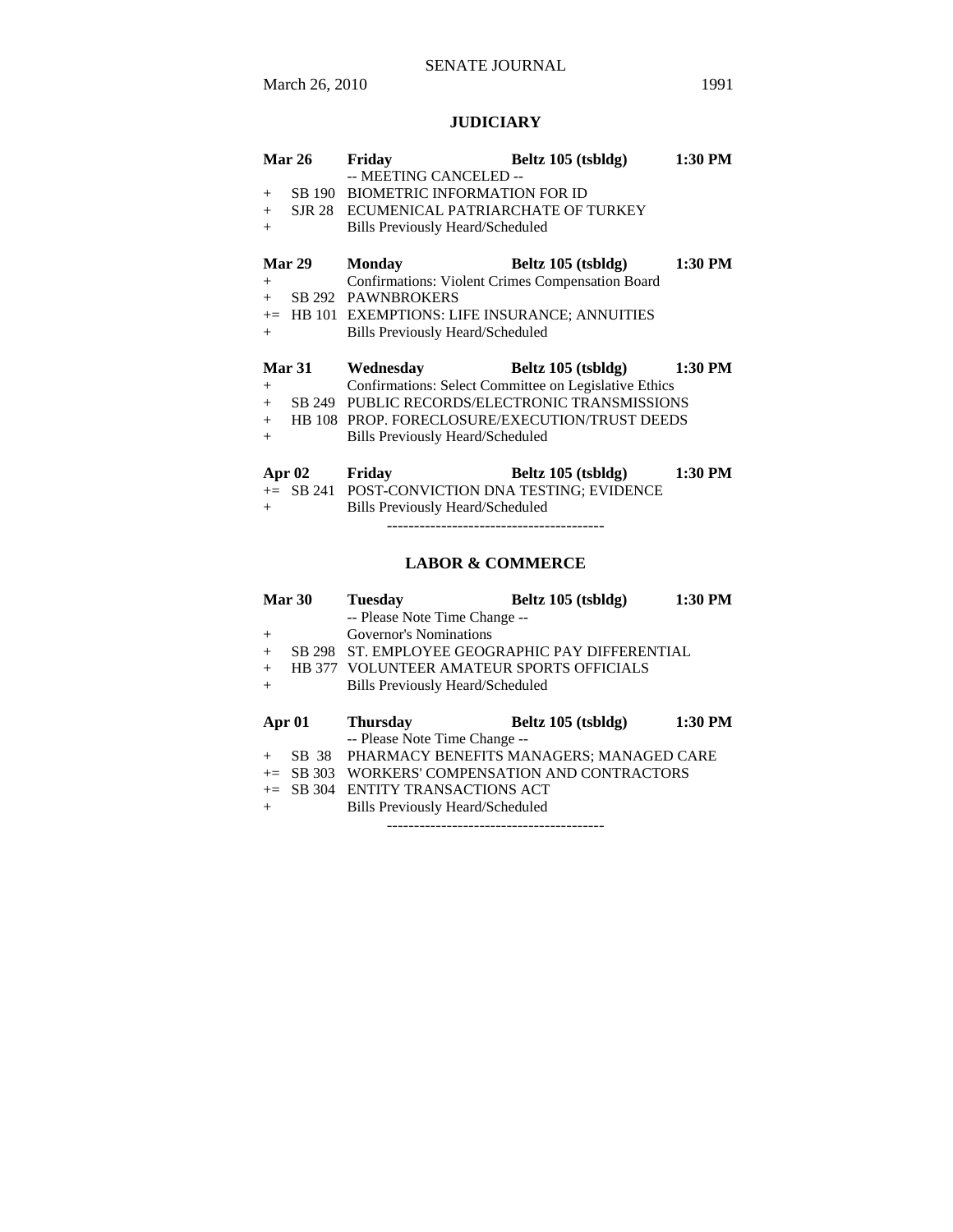# SENATE JOURNAL

# **RESOURCES**

|        | Mar 29        | <b>Monday</b>                                      | <b>Butrovich 205</b>                                                                    | 3:30 PM  |  |
|--------|---------------|----------------------------------------------------|-----------------------------------------------------------------------------------------|----------|--|
| $+$    | SB 245        | SALMON PRODUCT DEVELOP. TAX CREDIT                 |                                                                                         |          |  |
| $+$    |               | SB 255 FISH PROCESSOR FEES, LICENSES, RECORDS      |                                                                                         |          |  |
| $+$    |               |                                                    | HB 162 SOUTHEAST STATE FOREST                                                           |          |  |
| $^{+}$ |               | <b>Bills Previously Heard/Scheduled</b>            |                                                                                         |          |  |
|        | <b>Mar 31</b> | Wednesday                                          | <b>Butrovich 205</b>                                                                    | 3:30 PM  |  |
| $+$    |               | Overview by DOR & DNR on Cook Inlet Gas Incentives |                                                                                         |          |  |
| $+$    | SB 309        | GAS EXPLORATION\DEVELOPMENT TAX CREDIT             |                                                                                         |          |  |
| $+$    |               | SB 290 TAX CREDIT TO DRILL WELLS IN COOK INLET     |                                                                                         |          |  |
| $+$    |               | HB 280 NATURAL GAS: STORAGE/ TAX CREDITS           |                                                                                         |          |  |
|        |               | <b>Bills Previously Heard/Scheduled</b>            |                                                                                         |          |  |
|        | Apr 01        | <b>Thursday</b>                                    | <b>Butrovich 205</b>                                                                    | 3:30 PM  |  |
| $+$    |               | Overview from the Administration on In-State Gas   |                                                                                         |          |  |
| $+$    |               | Overview from Experts on Export License Issues     |                                                                                         |          |  |
| $+$    |               | Update from Conoco Philips on Gas Export Facility  |                                                                                         |          |  |
| $+$    |               | HB 369 IN-STATE PIPELINE/MANAGER/TEAM              |                                                                                         |          |  |
| $+$    |               | <b>Bills Previously Heard/Scheduled</b>            |                                                                                         |          |  |
|        | Apr 02        | Friday                                             | <b>Butrovich 205</b>                                                                    | 3:30 PM  |  |
|        |               | Continuation of any Overviews or Bills             |                                                                                         |          |  |
|        |               | Not Completed in Previous Hearings                 |                                                                                         |          |  |
| $^{+}$ |               | <b>Bills Previously Heard/Scheduled</b>            |                                                                                         |          |  |
|        | Apr 03        | <b>Saturday</b>                                    | <b>Butrovich 205</b>                                                                    | 11:00 AM |  |
|        |               | Continuation of Overviews or Bills Not             |                                                                                         |          |  |
|        |               | Completed in Previous Hearings                     |                                                                                         |          |  |
|        |               | <b>Bills Previously Heard/Scheduled</b>            |                                                                                         |          |  |
|        |               |                                                    |                                                                                         |          |  |
|        |               | <b>STATE AFFAIRS</b>                               |                                                                                         |          |  |
|        | Mar 30        | <b>Tuesday</b>                                     | Beltz 105 (tsbldg)                                                                      | 9:00 AM  |  |
|        |               | No Meeting Scheduled                               |                                                                                         |          |  |
|        | $\sim$ 0.4    | $\mathbf{m}$ $\mathbf{r}$                          | $\mathbf{D}$ 1. $\mathbf{A}$ $\mathbf{A}$ $\mathbf{B}$ $\mathbf{A}$ 1.1.1. $\mathbf{A}$ | 0.0011   |  |

|  | Apr 01 Thursday                         | Beltz 105 (tsbldg) | 9:00 AM |
|--|-----------------------------------------|--------------------|---------|
|  | + HB 73 FIREFIGHTER/EMT LICENSE PLATES  |                    |         |
|  | HB 225 STATE PROCUREMENT CODE           |                    |         |
|  | <b>Bills Previously Heard/Scheduled</b> |                    |         |
|  |                                         |                    |         |